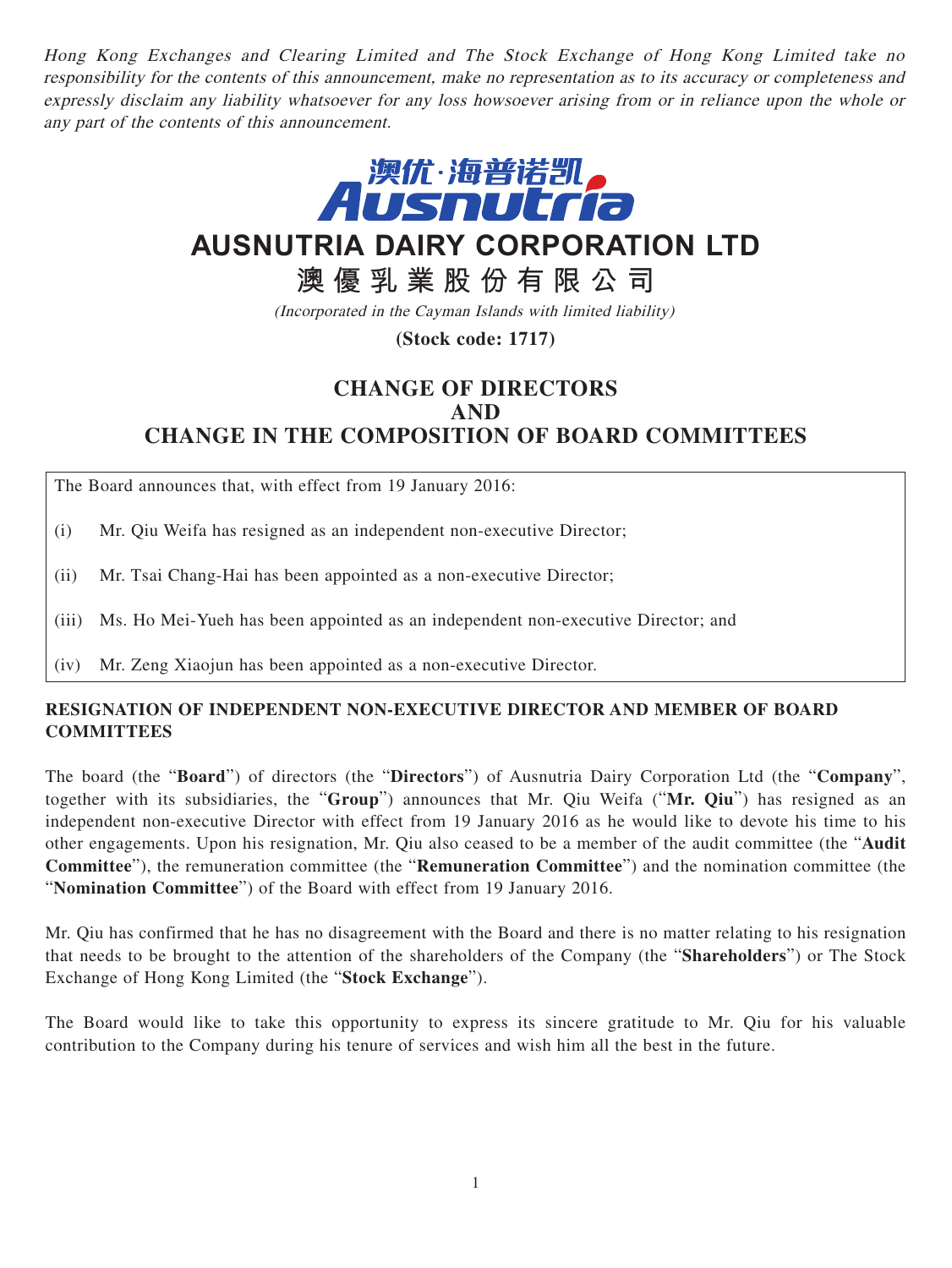### **APPOINTMENT OF NON-EXECUTIVE DIRECTORS AND INDEPENDENT NON-EXECUTIVE DIRECTOR**

The Board further announces that with effect from 19 January 2016:

- (1) Mr. Tsai Chang-Hai ("**Mr. Tsai**") has been appointed as a non-executive Director;
- (2) Ms. Ho Mei-Yueh ("**Ms. Ho**") has been appointed as an independent non-executive Director, a member of each of the Audit Committee, the Remuneration Committee and the Nomination Committee; and
- (3) Mr. Zeng Xiaojun ("**Mr. Zeng**") has been appointed as a non-executive Director.

**Mr. Tsai**, aged 66, graduated with a bachelor's degree in medical science from China Medical University and holds a Doctor of Medical Science from the University of Tokyo. Mr. Tsai has extensive knowledge and expertise in the biomedical areas. Mr. Tsai is the founder and chairman of Asia University. He is also a professor and the chairman of China Medical University. Mr. Tsai serves the role of director in Taiwan Fertilizer Co., Ltd. and Taiwan Optical Platform, the shares of which are listed on the Taiwan Stock Exchange. He is also the director of Lumosa Therapeutics Co., Ltd. and Medeon Biodesign, Inc., which are listed on the GreTai Securities Market (證券櫃檯買賣中心)in Taiwan. Mr. Tsai is also a director of BioEngine Capital lnc. As at the date of this announcement, BioEngine Capital lnc. holds 9.89% of the shares of the Company and is a non-wholly owned subsidiary of Center Laboratories, Inc., a substantial Shareholder.

Mr. Tsai was a member of Supervisory Committee of the Central Health Insurance Administration(中央健康保險 署之監理委員會)of Ministry of Health and Welfare Taiwan, the deputy convener of the Central Medical Review Committee(中區醫療審查委員會), a counselor of Ministry of Health and Welfare, a director of the Board of National Health Research Institutes and the chairman of Taiwan Hospital Association.

As at the date of this announcement and save as disclosed herein, Mr. Tsai does not hold any other positions within the Group, nor does he hold any directorships in any other public companies in the last three years the securities of which are listed on any securities market in Hong Kong or overseas.

As at the date of this announcement and save as disclosed herein, Mr. Tsai has no relationship with any Directors, senior management of the Company or any substantial or controlling Shareholders, nor does he have any interest (within the meaning of Part XV of the Securities and Futures Ordinance (Chapter 571 of the Laws of Hong Kong) (the "**SFO**")) in any securities of the Company or any associated corporation of the Group.

The initial term of office of Mr. Tsai is two years commencing 19 January 2016. The Company will enter into a service agreement with Mr. Tsai and his remuneration will be subject to the determination of the Remuneration Committee.

Save as disclosed in this announcement, there is no information of Mr. Tsai required to be disclosed pursuant to any of the requirements under Rule  $13.51(2)(h)$  to  $13.51(2)(v)$  of the Rules Governing the Listing of Securities on the Stock Exchange (the "**Listing Rules**") and the Company is not aware of any other matters relating to the appointment of Mr. Tsai that need to be brought to the attention of the Shareholders.

**Ms. Ho**, aged 65, graduated from the National Taiwan University with a bachelor of agricultural chemistry. She is currently an independent director of AU Optronics Corporation, Advanced Semiconductor Engineering Inc., Kinpo Electronics, Inc. and Bank of Kaohsiung Ltd, the shares of which are listed on the Taiwan Stock Exchange.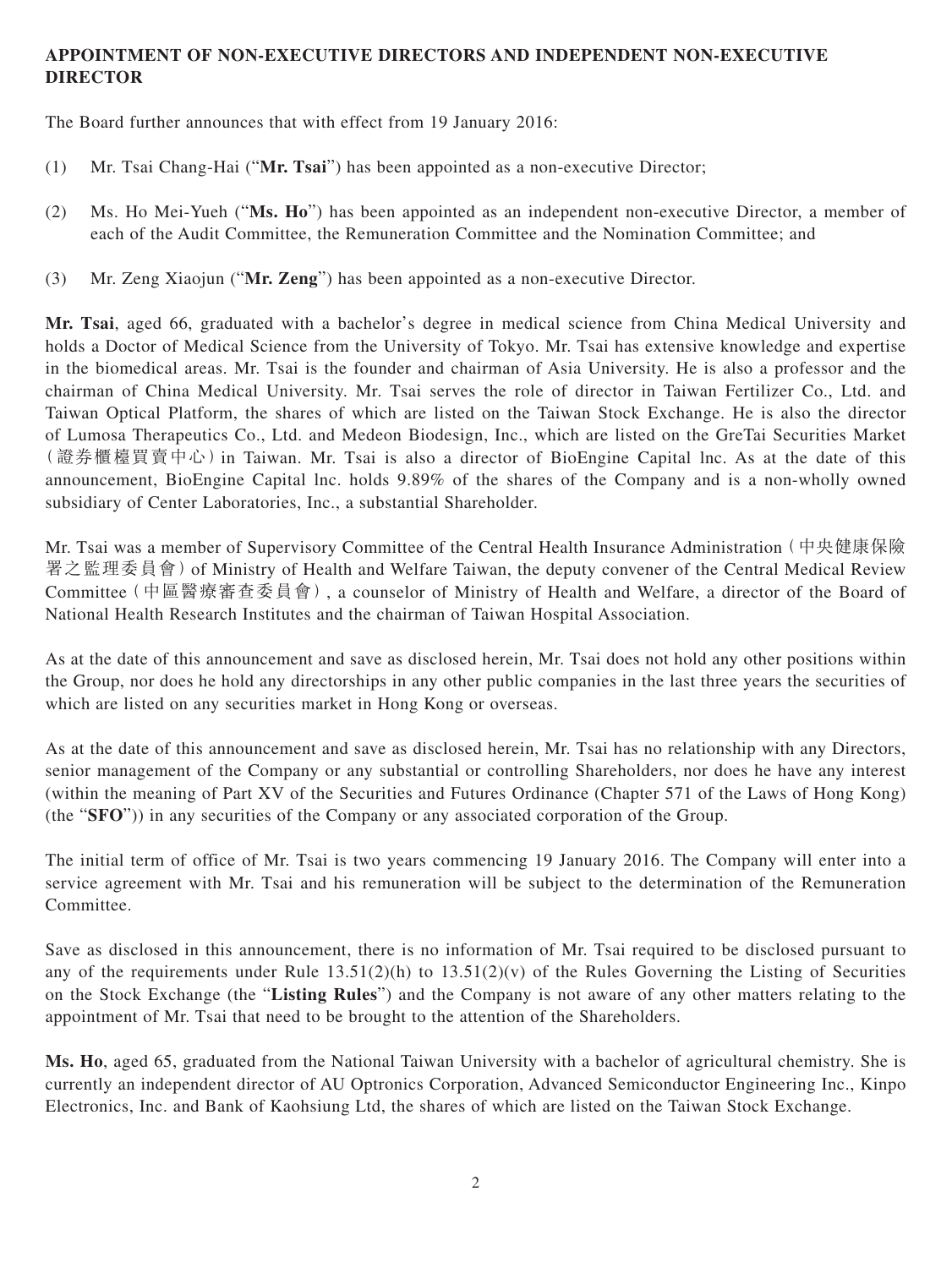Ms. Ho has over 30 years of experience of working as a government officer in Taiwan, with a focus on economic affairs. Ms. Ho was the Minister of Ministry of Economic Affairs Taiwan from May 2004 to January 2006. She was the chairperson of The Council for Economic Planning and Development Taiwan from May 2007 to May 2008. During her tenure of service as a civil servant, Ms. Ho involved in the formation of various national policies, including Plans for National Development (國家發展計劃) for Taiwan. From May 2013 to May 2015, Ms. Ho was also the independent director of Taiwan Pelican Express Co., Ltd, the shares of which are listed on the Taiwan Stock Exchange.

As at the date of this announcement and save as disclosed herein, Ms. Ho does not hold any other positions within the Group, nor does she hold any directorships in any other public companies in the last three years the securities of which are listed on any securities market in Hong Kong or overseas.

As at the date of this announcement and save as disclosed herein, Ms. Ho has no relationship with any Directors, senior managements of the Company or any substantial or controlling Shareholders, nor does she have any interest (within the meaning of Part XV of the SFO) in any securities of the Company or any associated corporation of the Group.

The initial term of office of Ms. Ho is two years commencing 19 January 2016. The Company will enter into a service agreement with Ms. Ho and her remuneration will be subject to the determination of the Remuneration Committee.

Save as disclosed in this announcement, there is no information of Ms. Ho required to be disclosed pursuant to any of the requirements under Rule 13.51(2)(h) to 13.51(2)(v) of the Listing Rules and the Company is not aware of any other matters relating to the appointment of Ms. Ho that need to be brought to the attention of the Shareholders.

**Mr. Zeng**, aged 41, graduated from Jiangxi University of Finance and Economics in international trade economics. Mr. Zeng is currently a member of the executive management team, the chief strategy officer and the managing partner of Shenzhen GTJA Investment Group Co., Ltd. He is responsible for investment research, investment management, public relations in branding and corporate strategies.

Mr. Zeng has extensive knowledge and expertise in the biotechnology industry. He served as senior management of several pharmaceutical companies, namely China Resource Sanjiu OTC Introduction Group and Zhejiang Conba Pharmaceutical Sales Co. from 1996 to 2014. He was mainly responsible for market research, participating in sale, corporate strategies and new products introduction.

As at the date of this announcement and save as disclosed herein, Mr. Zeng does not hold any other positions within the Group, nor does he hold any directorships in any other public companies in the last three years the securities of which are listed on any securities market in Hong Kong or overseas.

As at the date of this announcement and save as disclosed herein, Mr. Zeng has no relationship with any Directors, senior management of the Company or any substantial or controlling Shareholders, nor does he have any interest (within the meaning of Part XV of the SFO) in any securities of the Company or any associated corporation of the Group.

The initial term of office of Mr. Zeng is two years commencing 19 January 2016. The Company will enter into a service agreement with Mr. Zeng and his remuneration will be subject to the determination of the Remuneration Committee.